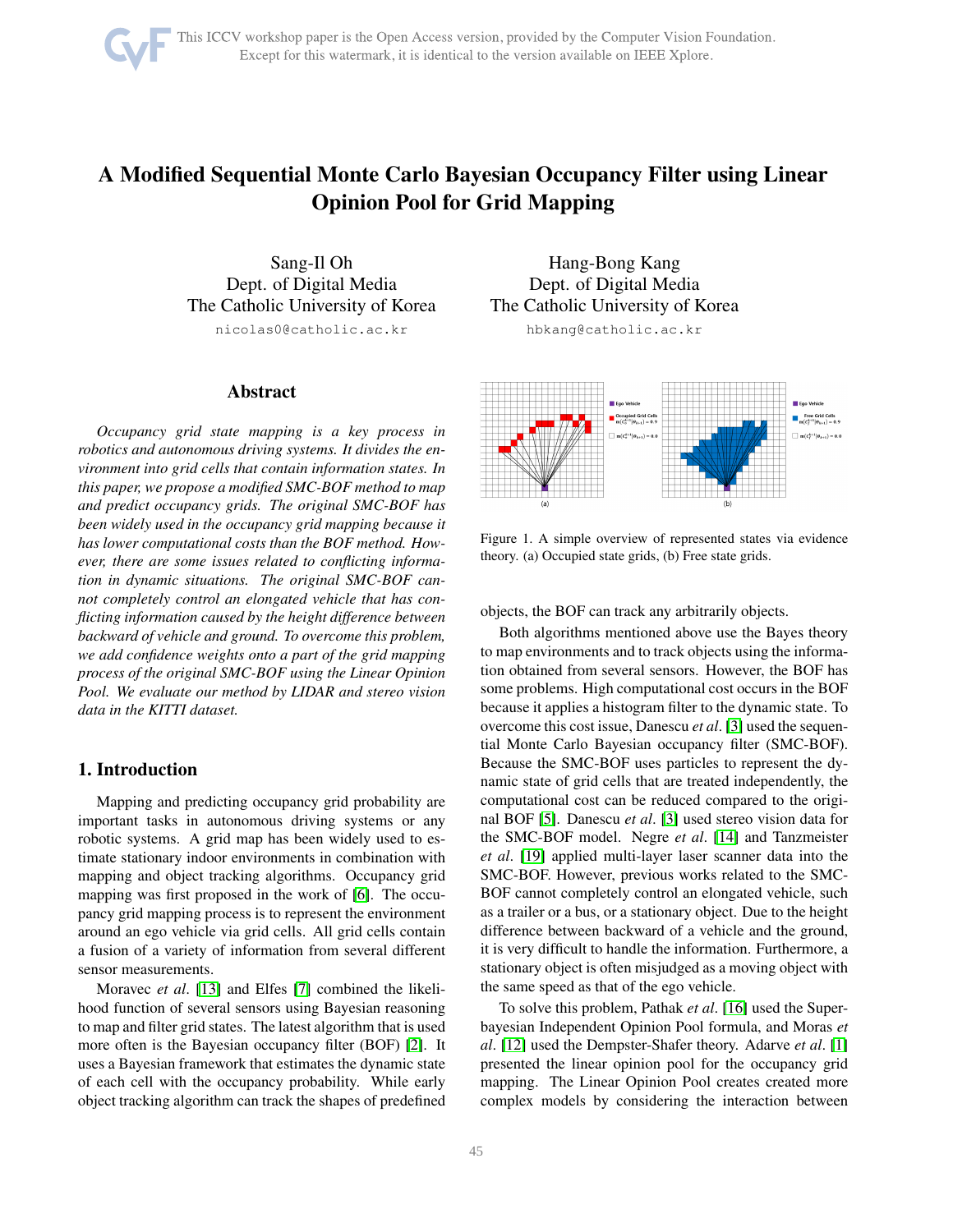multi-sensor modalities via modifying the linear pooling of opinions [\[4\]](#page-5-11).

In this paper, we proposed a modified SMC-BOF to handle conflicting information such as an elongated car. We use the Linear Opinion Pool for grid mapping instead of using the original mapping process of the SMC-BOF [\[5,](#page-5-5) [13,](#page-5-1) [16,](#page-5-8) [17\]](#page-5-12). We tested our model by using LIDAR and stereo vision data from KITTI dataset. The reason why we use LIDAR-stereo fusion data is that a stereo vision and a LIDAR can accurately measure the nearby object and a distant object, respectively.

This paper is organized as follows. Section 2 explains the SMC-BOF. Section 3 describes our proposed method, a modified SMC-BOF with the Linear Opinion Pool for the complex model. Section 4 shows the experimental results using the KITTI dataset and the conclusion is presented in Section 5.

# 2. The Sequential Monte Carlo Bayesian Occupancy Filter

This section explains an overview of the SMC-BOF implementation. The SMC-BOF is used to filter the occupancy probability of each grid cell. Most occupancy filters in object tracking algorithms follow similar process. First, information obtained from the multi-sensor is presented. Based on the presented data, we can predict the state of next frame. Finally, we estimate the posterior state by updating step which jointly computes the state of the predicted state and new observed states.

#### 2.1. Representation of a grid state

The measured environment from equipped sensors is divided into 2D discrete grid cells. That is projected in birds eye view space. The size of the grid cell influences the computational time and the performance of the model. For a grid cell C, at time k,  $S(C<sup>k</sup>)$  is composed of the occupancy state  $S(C_O^k)$  and the dynamic state  $S(C_D^k)$ . The occupancy state of a grid cell C considers free or occupied probability  $S(C_O^K) \in \{P(C_o^k), P(C_f^k)\}$ . The dynamic state of a grid cell  $C$  is comprises the 2D position and velocity  $S(C_D^k) = [x, y, x_v, y_v].$ 

The occupied probability of grid cell  $C$  at time  $k$  is estimated as the ratio between the number of particles in a cell  $C$  and the number of particles reflected by the obstacles:

$$
P(C_o^k) = \frac{\sum_{i=1}^{N_C} w_i^k}{N_C}, w_i^k \in \Upsilon_C^k
$$
 (1)

 $w_i^k =$  $\int$  1, Reflected particles 0, otherwise

$$
P(C_f^k) = 1 - P(C_o^k)
$$
 (2)



Figure 2. The occupancy grid state and the confidence grids are binarized. (a) Original input image, (b) occupancy grid state, (c) confidence grids.

<span id="page-1-0"></span>, where  $N_C$  means the number of particles in grid cell  $C$ and  $\Upsilon_C^k$  is a set of particles in a grid cell C at time k.

Most particles in grid  $C$  become a part of the unknown area, because of the occlusion area. In this area, we cannot define the occupancy probability and this area cannot have a dynamic state. To deal with this problem, we consider the grid with unknown state separately from other grids using the Dempster-Shafer theory of evidence [\[18\]](#page-5-13). We represent occupancy probability by the mass function based on a basic belief assignment (BBA). Therefore, we can represent the occupancy state of a grid cell C by  $[m(C_o^k), m(C_f^k)]$ .  $m(C_o^k)$  is the mass of the occupied grid cell and  $m(C_f^k)$  is the mass of the free grid cell at the time  $k$ .

In the occupancy state of an unknown area, we set  $P(C_o^k) = 0.5$ , such that  $m(C_o^k) = m(C_f^k) = 0$ . While an unknown area cannot be defined as either occupied or free state, can have potentials that can be either occupied or free state.

#### 2.2. Prediction of the next observation state

This step provides the grid states at next time step using recent information. In this model, we individually estimate the posterior states of each grid cell  $S(C^{k+1|k})$ .

To predict the grid states at time  $k + 1$  from time k, we have to consider speed v and yaw rate  $\psi'$  information of the ego-vehicle in time interval  $T$ . This information is required to be compensated. The ego-vehicles yaw rate is  $\psi$  and the drive distance  $d$  is estimated using

$$
\psi = \psi' T \tag{3}
$$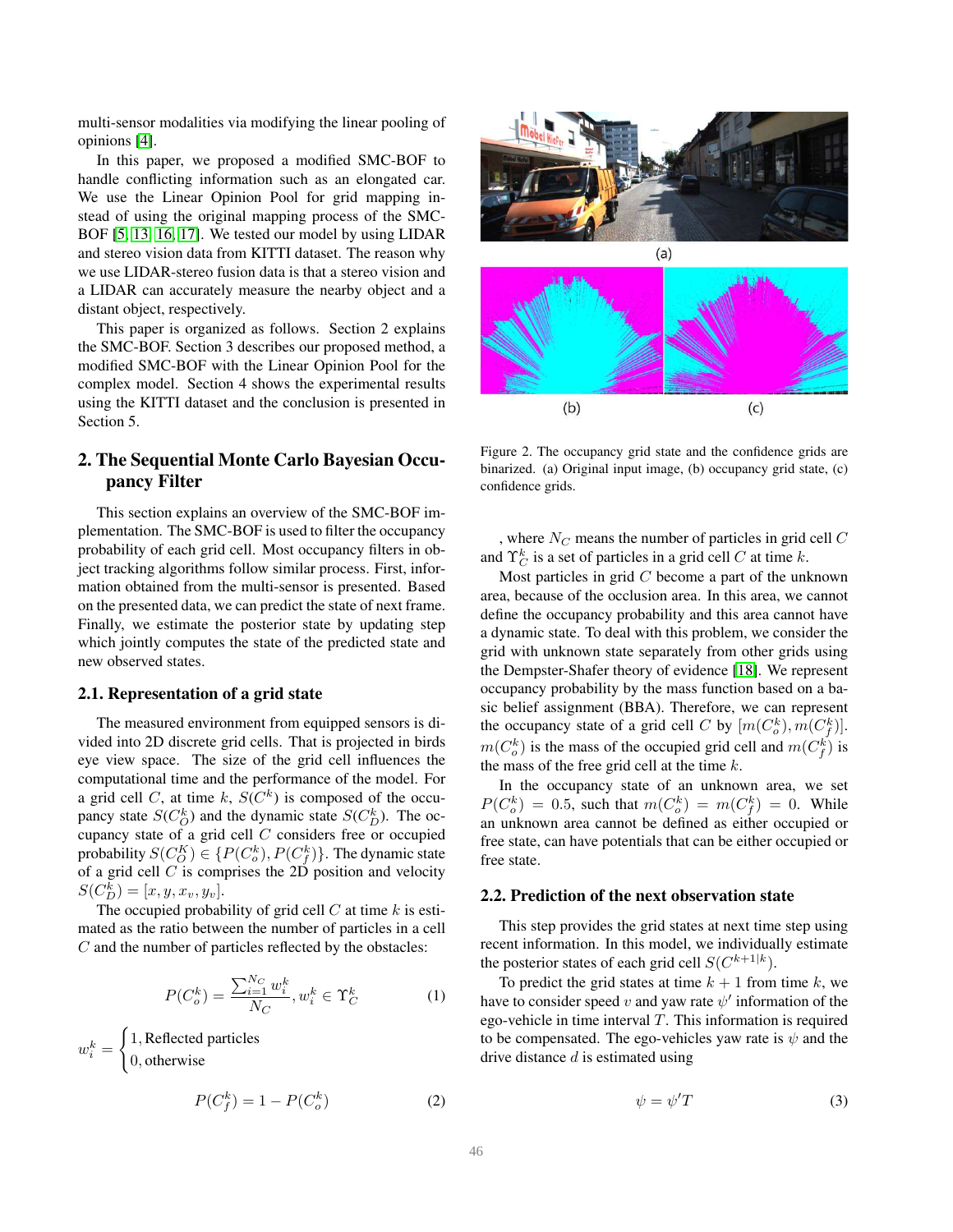$$
d = \frac{2vT\sin(\frac{\psi}{2})}{\psi} \tag{4}
$$

Two coordinate axes  $D_x$  and  $D_z$  displace the origin of grid  $C$  [\[3\]](#page-5-4)

$$
D_x = dsin(\frac{\psi}{2})/x_{size}
$$
 (5)

$$
D_z = d\cos(\frac{\psi}{2})/y_{size} \tag{6}
$$

, where  $x_{size}$  and  $y_{size}$  represent the size of the cell  $C$ . Position of the grid cell  $(x, y)$  is determined by following

$$
\begin{bmatrix} x_n \\ y_n \end{bmatrix} = \begin{bmatrix} \cos\psi & -\sin\psi \\ \sin\psi & \cos\psi \end{bmatrix} \begin{bmatrix} x \\ y \end{bmatrix} - \begin{bmatrix} D_x \\ D_y \end{bmatrix} \tag{7}
$$

Finally, the following equation is used for the prediction

$$
S(C_D^{k+1}) = \begin{bmatrix} 1 & 0 & T & 0 \\ 0 & 1 & 0 & T \\ 0 & 0 & 1 & 0 \\ 0 & 0 & 0 & 1 \end{bmatrix} \begin{bmatrix} x_n \\ y_n \\ x_v \\ y_v \end{bmatrix} + G_k \qquad (8)
$$

 $G_k$  represents randomly drawn discrete zero-mean white Gaussian noise with covariance matrix Q.

To predict the occupancy probability of grid cell C  $S(C_O^{k+1})$ , we use a transition parameter; that is, the occupancy state of cell  $a$  was moved to cell  $c$ , when the time changed T,  $(\Delta_{c|a}^{k+1|k})$ . At this point, we can also consider that  $a = c$ , which indicates that some particles remain in the same grid in the next time step.

The probability of occupancy is approximated by the mass function:

$$
m(\Delta_{c|a}^{k+1|k}) = \sum_{\substack{w_{a,i}^{k+1|k} \in \Upsilon_{c|a}^{k+1|k}}} w_{a,i}^{k+1|k} \tag{9}
$$

Then, we can predict the occupancy mass as:

$$
m(C_o^{k+1|k}) = 1 - \prod_{1 \le a \le C} (1 - m(\Delta_{c|a}^{k+1|k})) \tag{10}
$$

To predict the mass for free space, we use another method that differs from the original SMC-BOF method in that the existing SMC-BOF method considers the absence of particles coming from an unobserved region as free space. However, the absence of particles does not indicate free space; it indicates that there is lack of information for the definition of the state. Therefore, a new method is required to solve this problem. Figure [1](#page-0-0) is a simple example of grid states.

We can discount the mass for free of the last time step using nave free space prediction [\[5\]](#page-5-5):

$$
m(C_f^{k+1|k}) = \alpha(F)m(C_f^k), \alpha(F) \in [0, 1]
$$
 (11)



<span id="page-2-0"></span>Figure 3. The model overview.

#### 2.3. Update for new observation

This process provides the posterior cell states from the predicted cell states and a new observed state  $S(C^{k+1|k+1})$ . In the field of the occupancy grid filter, there are two sensor models. The first one is the forward sensor model. It is estimated by calculating the likelihood of the mea-surements obtained from each sensor [\[20\]](#page-6-0). The forward sensor model considers all inter-cell as dependent cells  $P(measurements | Map)$ . The second one is the inverse sensor model. The inverse model maps measurements to their causes and estimates all grid cells P(Occupied|measurements) independently [\[10\]](#page-5-14). Most occupancy grid filters are designed for an inverse sensor model.

Therefore, we cannot apply the following in our model:

$$
P(C_o^{k+1|k+1}) = \frac{P(\Theta_{k+1}|C_o^{k+1|k})P(C_o^{k+1|k})}{h} \tag{12}
$$

$$
h = P(\Theta_{k+1}|C_o^{k+1|k})P(C_o^{k+1|k}) + P(\Theta_{k+1}|C_f^{k+1|k})P(C_f^{k+1|k})
$$
\n(13)

, where Θ means an observation.

We use the Dempster-Shafer theory to estimate the posterior occupancy probability. Here, we use a basic belief assignment (BBA)  $m(C_o^{k+1} | \Theta_{k+1})$ . This BBA is comprised of two mass functions: the evidence for occupied state  $m(C_o^{k+1} | \Theta_{k+1})$  and the evidence for free state  $m(C_f^{k+1} | \Theta_{k+1})$ . To estimate the posterior occupancy BBA  $m(C_o^{k+1|k+1})$ , we use the Dempster-Shafer combination rule [\[15\]](#page-5-15) to combine the posterior occupancy BBA and predicted BBA as follows:

$$
n(S_O^{k+1|k+1}) = m(S_O^{k+1}|\Theta_{k+1}) \oplus m(S_O^{k+1|k}) \qquad (14)
$$

 $\gamma$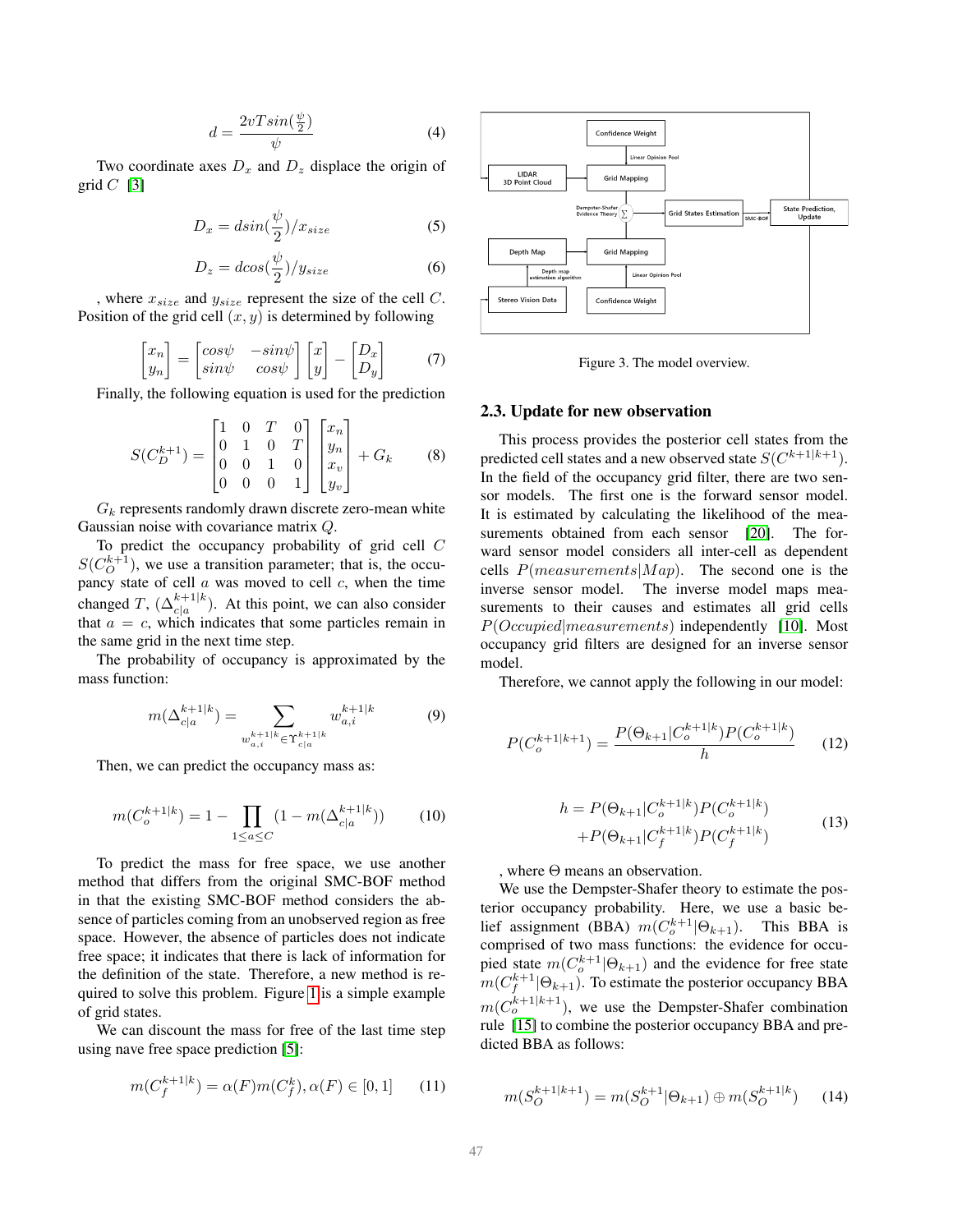# 3. A Modified SMC-BOF with The Linear Opinion Pool

Conflicting information is common in autonomous driving systems and robotics caused by the feature difference between multi-sensors or dynamic environments.This causes grid mapping to be difficult. We apply the Linear Opinion Pool [\[4,](#page-5-11) [11\]](#page-5-16) in the SMC-BOF to lessen the problem of the conflicting information [\[1\]](#page-5-10).

The aim of this task is to estimate the confidence of the mapped grid cell  $C$  obtained from multi-sensors. Each sensor has an additional state that corresponds to a measure of confidence. Using the confidence measurement data containing irrelevant information can be discarded. We can easily model this method with an addition of the confidence parameter.

$$
S(C_O^k)' = w^k(C)S(C_O^k)
$$
\n<sup>(15)</sup>

, where  $w^k(C)$  denotes the confidence weight of a cell  $C$ at time  $k$ . The confidence weights are designed differently based on the characteristics of each sensor. Figure [2](#page-1-0) (b) and (c) are differences between the occupancy state map and the confidence map.

Our proposed method computes the confidence of input LIDAR and the depth map measured by stereo vision to represent grid states. Each grid states merged using the Dempster-Shafer evidence theory are filtered through the SMC-BOF. Figure [3](#page-2-0) shows an overview of our proposed method.

#### 3.1. Confidence of the LIDAR sensor model

For the confidence weight of the LIDAR sensor, we consider feature corresponds to the reflection by the angle of inclination of the road. A LIDAR is mounted at the top of a vehicle and a reflection similar to a contour is generated on the road. Therefore, the reflection data obtained from hit the road of beams is not reliable. This characteristic is modeled as follows:

$$
w_{lidar}^{road}(\Theta) = max\{1 + \frac{\Theta tan(\Phi)}{h_0}, 0\}
$$
 (16)

, where  $h_0$  is the height of the reflection at  $\Theta = 0$ ,  $\Phi$ indicates the angle between the reflection and the road surface.

# 3.2. Confidence of the stereo sensor model

The confidence weight for the stereo sensor model has two confidence components.

The first one considers the visibility of regions  $w_{stereo}^{vis}$ . This confidence includes a partially occluded region in the space. We can simply obtain the visibility confidence weight as the ratio of the number of possible  $P_p$  and visible pixels  $P_v$ .



Figure 4. KITTI dataset. This dataset not only provides raw data measured by LIDAR, stereo cameras, GPS, but also includes other information such as synced data, objects label and so on.

<span id="page-3-0"></span>
$$
w_{stereo}^{vis} = \frac{P_v}{P_p} \tag{17}
$$

The second component is modeled as stereo vision works well at short distance range than greater distance. This confidence weight is estimated as follows:

$$
w_{stereo}^{dist} = 1 - \frac{d_{max}^2}{d^2}
$$
 (18)

, where d and  $d_{max}$  denote the disparity values and the maximum possible disparity value, respectively.

Finally we can estimate the confidence weight of the stereo sensor model as follows:

$$
w_{stereo}^k = w_{stereo}^{vis} \times w_{stereo}^{dist}
$$
 (19)

#### 4. Experimental Results

The model was implemented on an Intel Core i5-4570 at dual 3.20 GHz with 8 GB RAM and NVIDIA GeForce GTX 650 graphics card with 3.7 GB of memory.

#### 4.1. Dataset

We use the KITTI dataset for the evaluation of our model [\[8\]](#page-5-17) (see Figure [4\)](#page-3-0). The KITTI dataset is published by Andreas Geiger *et al*. in the Karlsruhe Institute of Technology for free. This dataset was captured from a Volkswagen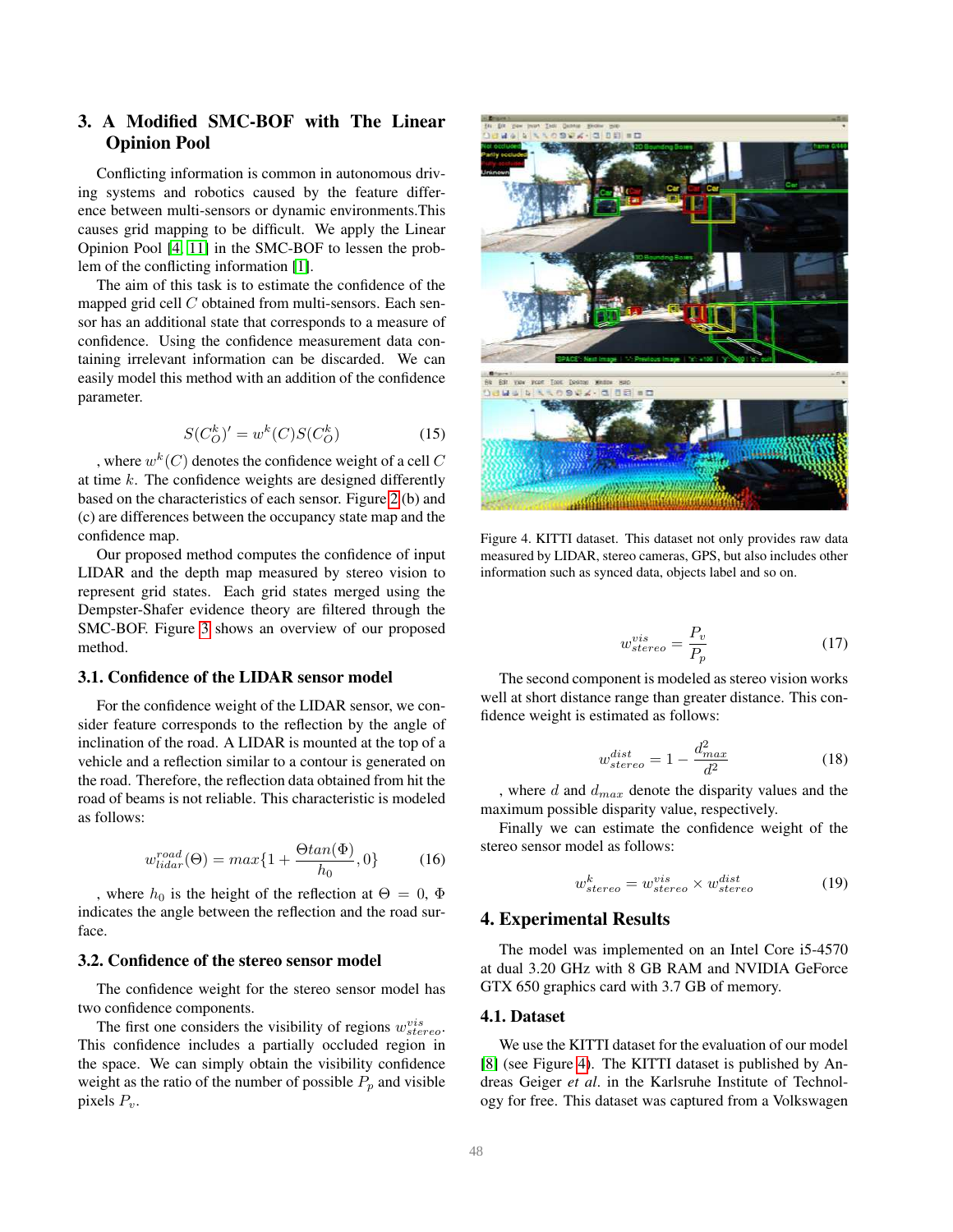| <b>LIDAR</b> | Velodyne HDL-64E, 10Hz, 0.09 degree             |
|--------------|-------------------------------------------------|
|              | angular resolution, collecting 1.3 million      |
|              | points per second, field of view: $[360]^\circ$ |
|              | horizontal, [26.8°] vertical, range 120m        |
| Color        | PointGray Flea2 (FL2-14S3C-C), 1.4              |
| stereo       | Megapixels                                      |
| <b>GPS</b>   | OXTS RT3003 inertial and GPS navigation         |
|              | system, 6 axis, 100Hz, resolution: 0.02m        |
|              | per $[0.1]^\circ$                               |

<span id="page-4-0"></span>Table 1. The setting of equipped sensors.



<span id="page-4-1"></span>Figure 5. Graph showing the execution time according to the number of grid cells. Increasing of the number of grid cells results in an exponential increase in the computational times.

station wagon for mobile robotics and autonomous driving research. It has a variety of sensor modalities including color and grayscale stereo cameras, a Velodyne 3D LIDAR, and a GPS/IMU inertial navigation system. These sensors recorded various diverse scenarios captured in real-world traffic situations that range from freeways over rural areas to inner-city scenes with many objects. In addition, this dataset provides synchronized, timestamped data and a calibration matrix. Estimation of the disparity map via stereo vision is generated using the ARW method described by Lee *et al*. [\[9\]](#page-5-18).

In this paper, we use LIDAR data, color stereo vision data, and GPS data from the KITTI dataset. Table [1](#page-4-0) is the setup for each sensor.

#### 4.2. Results

For the analysis of the execution time, we changed the grid resolution. The resolution is changed from 450x136 to 1030x311. Figure [5](#page-4-1) is the execution time based on the grid resolutions.

To evaluate our proposed method, we performed a qual-



<span id="page-4-2"></span>Figure 6. Result of the our modified SMC-BOF after 1s of observation. (a) LIDAR-only data, (b) LIDAR-stereo fusion data.

itative comparison between the original SMC-BOF and our modified SMC-BOF method, which includes the Linear Opinion Pool for the grid mapping process. Firstly, Figure [6](#page-4-2) (a) is using a LIDAR-only data and the right side of bottom is using a LIDAR-Stereo vision data. The LIDARonly data cannot completely measure grid states of nearby objects. Figure [7](#page-5-19) (a) also used a LIDAR-only data. Similar to Figure [6,](#page-4-2) the LIDAR-only data cannot catch the nearby objects. Since a stereo vision is robust in detecting nearby objects, we can overcome this problem by using a LIDARstereo vision fusion data.

In particular, Figure [7](#page-5-19) (b) and (c) are differences between the original SMC-BOF and the SMC-BOF with the linear opinion pool. Figure [7](#page-5-19) (b) shows a situation in which the original SMC-BOF does not perform well in situations consisting of trucks or buses. Because of the elongated vehicle in the right side of scene, conflicting information is observed. The truck is disappeared in the original SMC-BOF method. On the other hand, our modified SMC-BOF method can solve these information conflicts.

## 5. Conclusion

In this paper, we proposed a modified SMC-BOF with linear opinion pool. We used the combination of LIDAR 3D point cloud data and stereo vision data obtained from KITTI dataset. Because a stereo vision is robust on nearby objects, it can improve the measurement ability of LIDAR. The SMC-BOF is used for the occupancy filter. To deal with complex objects, we used Linear Opinion Pool. The Linear Opinion Pool can solve the problem related to conflicting information.

There are drawbacks in using the combination of data.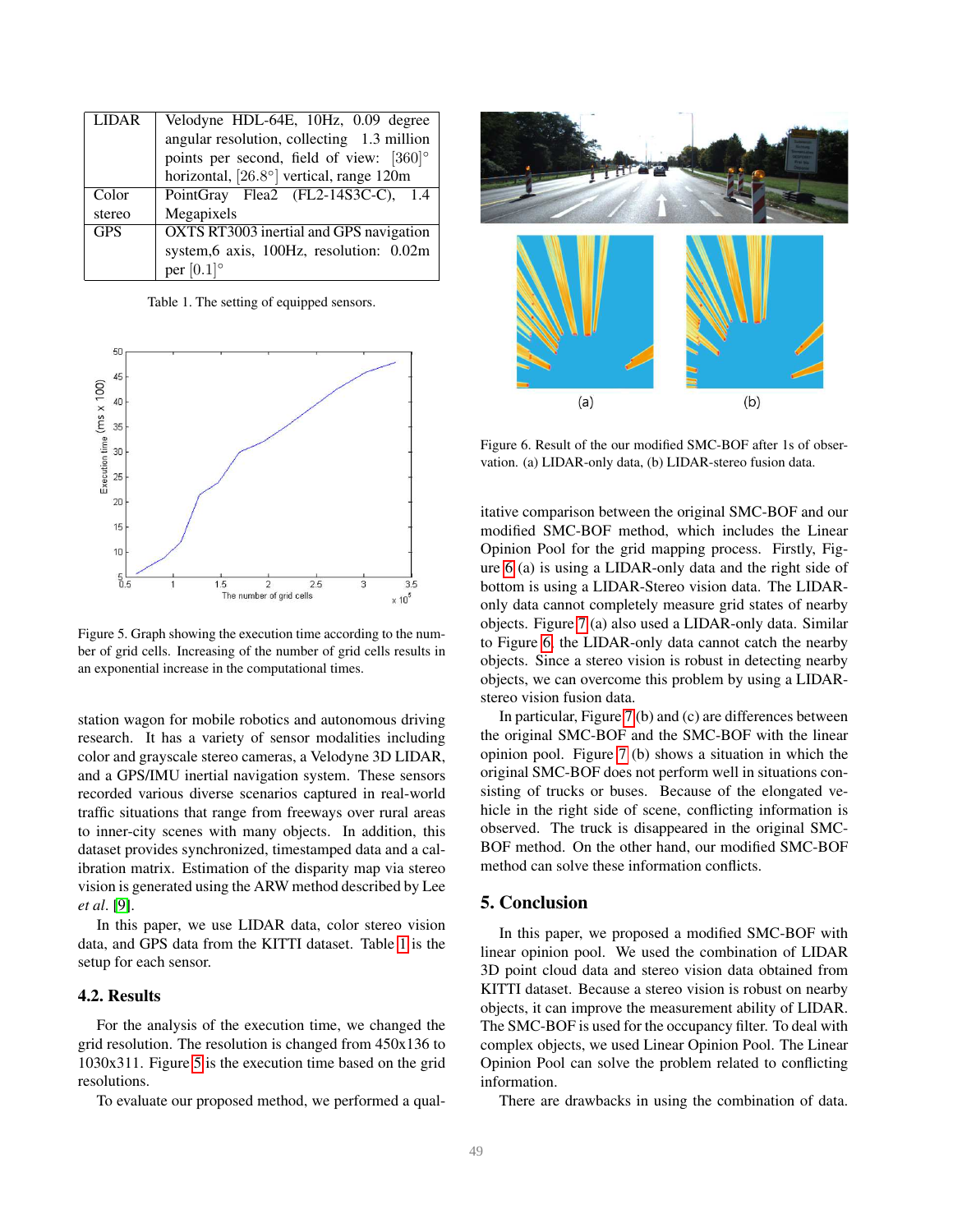

<span id="page-5-19"></span>Figure 7. Result of the occupancy filter after 1s of observation. (a) our method on LIDAR-only data, (b) the original SMC-BOF on LIDAR-stereo fusion data, (c) our method on LIDAR-stereo fusion data.

The occupancy state mapping via stereo vision data depends on the depth estimation algorithm. Because the grid map is generated after the estimation of a depth map from the stereo vision data, the performance of the depth map estimation algorithm influences the grid mapping process. Therefore, we need an accurate depth estimation method. Another drawback is a hand designed metric for sensor confidences. A confidence metric in the linear opinion pool should rather be designed according to equipped sensor environments. Thus, this could have influenced the performance of our proposed model.

The SMC-BOF is definitely faster than the original BOF at the same system environment [\[5\]](#page-5-5). In the future work, we will implement a method with real-time capabilities by using GPU implementations.

#### Acknowledgements.

This research was supported by a grant from Agency for Defense Development, under contract #UD150016ID.

### References

- <span id="page-5-10"></span>[1] J. D. Adarve, M. Perrollaz, A. Makris, and C. Laugier. Computing occupancy grids from multiple sensors using linear opinion pools. In *Robotics and Automation (ICRA), 2012 IEEE International Conference on*, pages 4074–4079. IEEE, 2012.
- <span id="page-5-3"></span>[2] C. Coué, C. Pradalier, C. Laugier, T. Fraichard, and P. Bessière. Bayesian occupancy filtering for multitarget tracking: an automotive application. *The International Journal of Robotics Research*, 25(1):19–30, 2006.
- <span id="page-5-4"></span>[3] R. Danescu, F. Oniga, and S. Nedevschi. Modeling and tracking the driving environment with a particle-based occu-

pancy grid. *Intelligent Transportation Systems, IEEE Transactions on*, 12(4):1331–1342, 2011.

- <span id="page-5-11"></span>[4] M. H. DeGroot. Reaching a consensus. *Journal of the American Statistical Association*, 69(345):118–121, 1974.
- <span id="page-5-5"></span>[5] D.Nuss, T. Yuan, G. Krehl, M. Stuebler, S. Reuter, and K. Dietmayer. Fusion of laser and radar sensor data with a sequential monte carlo bayesian occupancy filter. In *Intelligent Vehicles Symposium (IV), 2015 IEEE*, pages 1074–1081. IEEE, 2015.
- <span id="page-5-0"></span>[6] A. Elfes. Occupancy grids: a probabilistic framework for robot perception and navigation. 1989.
- <span id="page-5-2"></span>[7] A. Elfes. Using occupancy grids for mobile robot perception and navigation. *Computer*, 22(6):46–57, 1989.
- <span id="page-5-17"></span>[8] A. Geiger, P. Lenz, C. Stiller, and R. Urtasun. Vision meets robotics: The kitti dataset. *The International Journal of Robotics Research*, page 0278364913491297, 2013.
- <span id="page-5-18"></span>[9] S. Lee, J. H. Lee, J. Lim, and I. H. Suh. Robust stereo matching using adaptive random walk with restart algorithm. *Image and Vision Computing*, 37:1–11, 2015.
- <span id="page-5-14"></span>[10] Y. Li. *Stereo vision and Lidar based dynamic occupancy grid mapping: Application to scenes analysis for intelligent vehicles*. PhD thesis, Université de Technologie de Belfort-Montbeliard, 2013.
- <span id="page-5-16"></span>[11] K. J. McConway. Marginalization and linear opinion pools. *Journal of the American Statistical Association*, 76(374):410–414, 1981.
- <span id="page-5-9"></span>[12] J. Moras, V. Cherfaoui, and P. Bonnifait. Credibilist occupancy grids for vehicle perception in dynamic environments. In *Robotics and Automation (ICRA), 2011 IEEE International Conference on*, pages 84–89. IEEE, 2011.
- <span id="page-5-1"></span>[13] H. P. Moravec. Sensor fusion in certainty grids for mobile robots. *AI magazine*, 9(2):61, 1988.
- <span id="page-5-6"></span>[14] A. Negre, L. Rummelhard, and C. Laugier. Hybrid sampling bayesian occupancy filter. In *Intelligent Vehicles Symposium Proceedings, 2014 IEEE*, pages 1307–1312. IEEE, 2014.
- <span id="page-5-15"></span>[15] D. Nuss, B. Wilking, J. Wiest, H. Deusch, S. Reuter, and K. Dietmayer. Decision-free true positive estimation with grid maps for multi-object tracking. In *Intelligent Transportation Systems-(ITSC), 2013 16th International IEEE Conference on*, pages 28–34. IEEE, 2013.
- <span id="page-5-8"></span>[16] K. Pathak, A. Birk, J. Poppinga, and S. Schwertfeger. 3d forward sensor modeling and application to occupancy grid based sensor fusion. In *Intelligent Robots and Systems, 2007. IROS 2007. IEEE/RSJ International Conference on*, pages 2059–2064. IEEE, 2007.
- <span id="page-5-12"></span>[17] M. Perrollaz, A. Spalanzani, and D. Aubert. Probabilistic representation of the uncertainty of stereo-vision and application to obstacle detection. In *Intelligent Vehicles Symposium (IV), 2010 IEEE*, pages 313–318. IEEE, 2010.
- <span id="page-5-13"></span>[18] P. Smets. The combination of evidence in the transferable belief model. *Pattern Analysis and Machine Intelligence, IEEE Transactions on*, 12(5):447–458, 1990.
- <span id="page-5-7"></span>[19] G. Tanzmeister, J. Thomas, D. Wollherr, and M. Buss. Gridbased mapping and tracking in dynamic environments using a uniform evidential environment representation. In *Robotics and Automation (ICRA), 2014 IEEE International Conference on*, pages 6090–6095. IEEE, 2014.